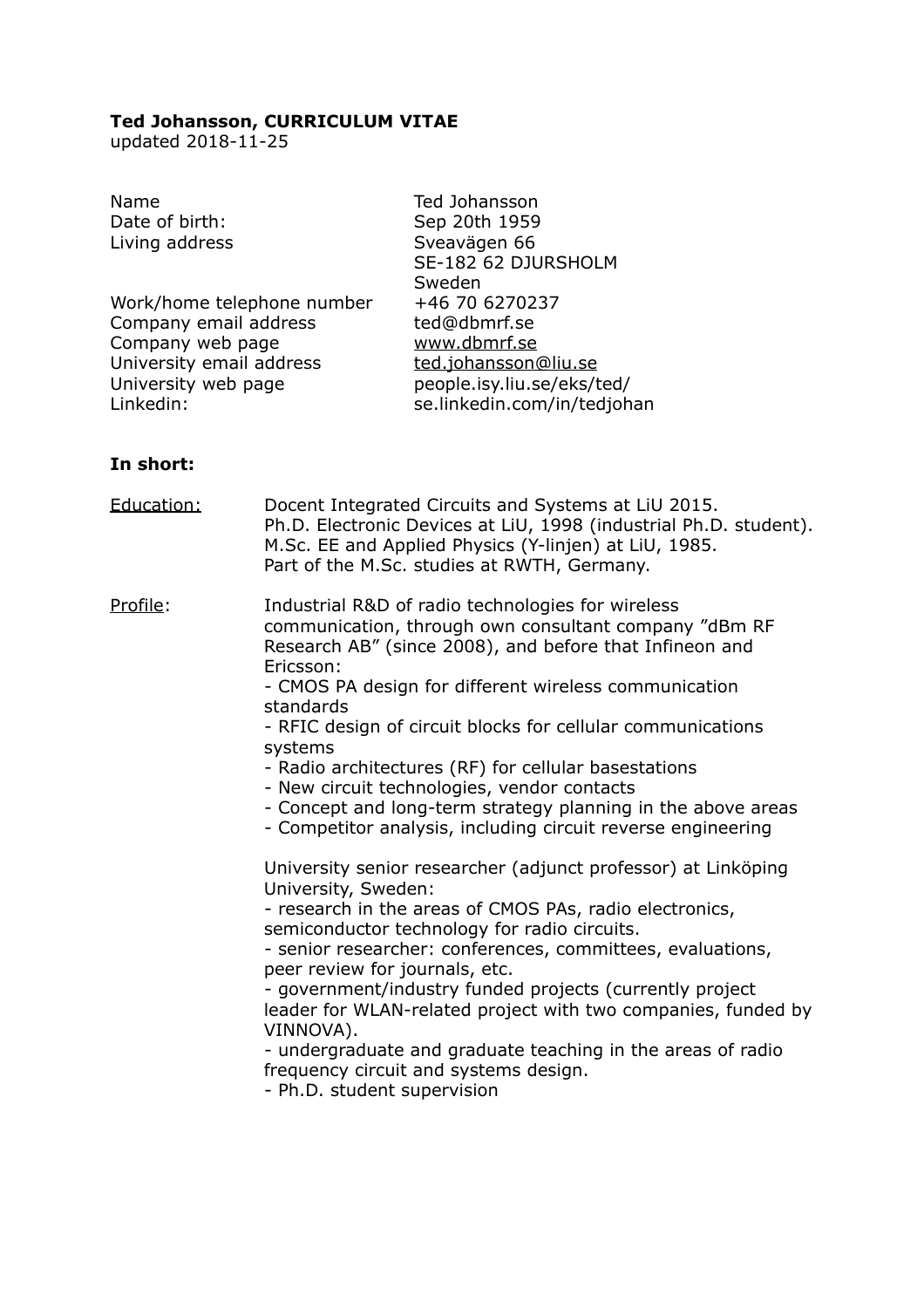In the last years, the university work has taken over most of my work time, currently positions as adjunct professor (+research projects + teaching =  $50-70$ %) in Integrated Circuits and Systems group at Linköping University. The research work is focused on integrated PA design (CMOS), ultra low-noise LNAs, low-power radio design, and future radio circuit architectures (SDR), all areas with focus on cellular communication.

During 2015, I started to do teaching in courses for undergraduate and Ph.D. level, and in Dec 2015 I became Docent (the second highest grade in the Swedish academic system)

Since 2008, I have also been working through my own company dBm RF Research AB.

During 2008-2011, I was a full-time consultant with Huawei Technologies Sweden AB, Kista: RF-ASIC design for macro basestations, future circuit technologies, future basestation RF architectures (macro to femto), and RF-MEMS for basestations.

Until late 2007, I was with Infineon Technologies Sweden AB, Kista, working on CMOS concept and circuit design for cordless phones, reverse engineering of mobile phone circuits, and EU-related R&D projects, and before that (-2002) Ericsson Microelectronics working on various semiconductor technologies for mobile communications (process and device development).

Over the years, I have been doing BiCMOS and CMOS design work in the following nodes and suppliers: 28 nm bulk (TSMC), 28 nm SOI (STM), 65nm (GF, IFX, STM), 0.13um (IFX), 0.18 um (IBM), 0.25um (Ericsson MIC), 0.35 um (IBM, AMS), 0.5um (Ericsson MIC).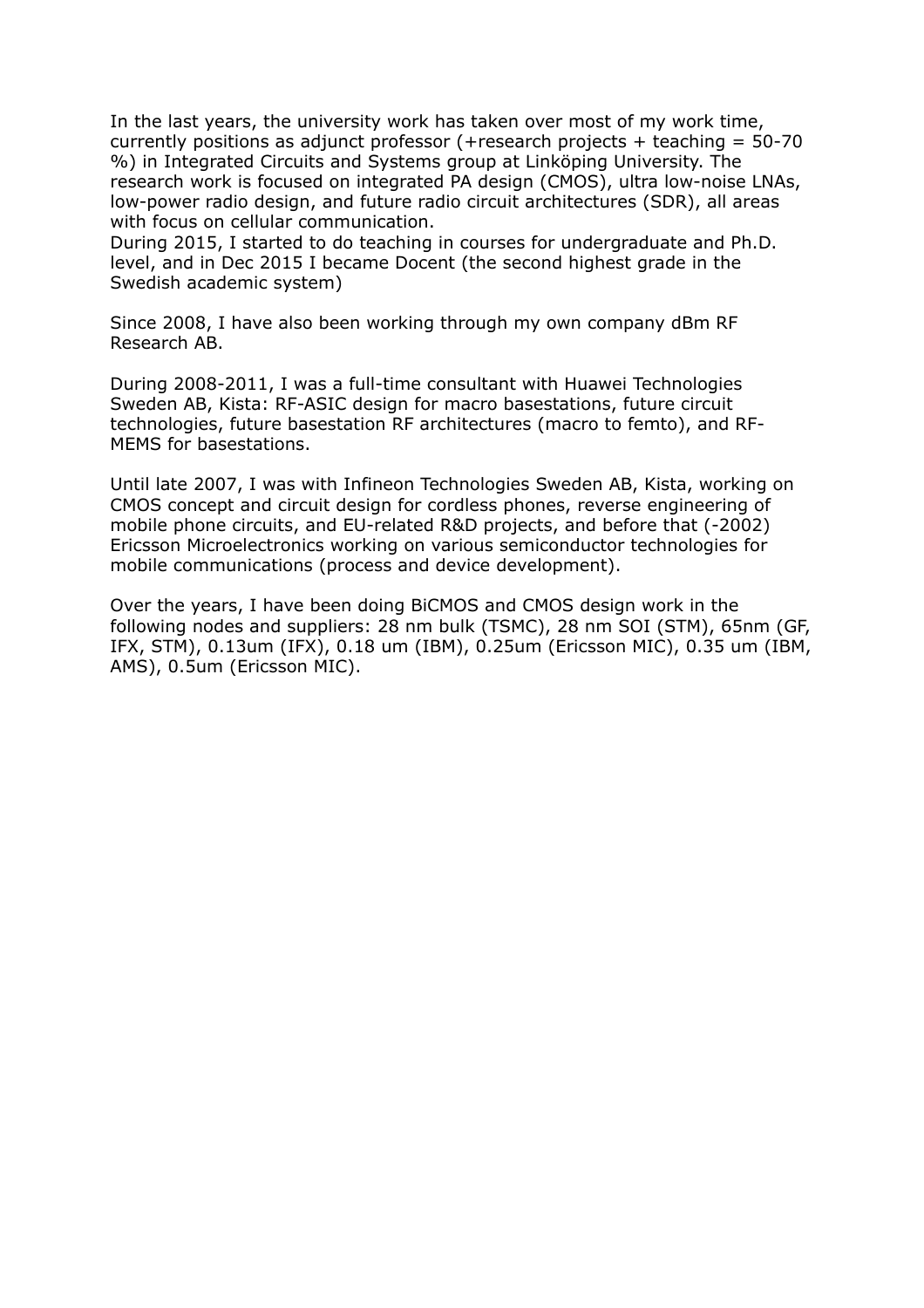# **PROFESSIONAL & ACADEMIC BACKGROUND**

- Senior Engineer, consultant (full-time 2008-2011, part time now).
- Adjunct professor  $+$  research  $+$  teaching, Integrated Circuits and Systems group (formerly Electronic Devices), Linköping University, since 2009.
- Before that, I held various specialist (Expert/Principal) and project management positions within microelectronics and telecom industry R&D.
- Concept and design of circuits for cellular basestations.
- New radio architectures for cellular basestations.
- Design of Integrated Power Amplifiers in various bipolar and CMOS technologies for wireless communication standards between 700 and 2800 MHz.
- Development of several IC and discrete technologies for telecommunication purposes, especially RF-power bipolar and LDMOS technologies, and RF-BiCMOS.
- Participation and part-management of funded R&D projects on SiGe and SiGe:C RF-bipolar technologies, CMOS-SOI, including RF-BiCMOS on SOI, and high-frequency modules.
- Many evaluations, committees, and review work in the academic society and for the European Commission.
- Author and coauthor of more than 70 journal and conference peerreviewed papers. Also numerous texts in magazines and applications notes. Author of chapter about SiGe transistors in book.
- Holder of 40 patents. Finalist 2004 and 2005, Infineon Inventors Award for "Broadest Portfolio".

For the university related activities:<http://people.isy.liu.se/eks/ted/>

List of publications and patents: http://people.isy.liu.se/eks/ted/ CV\_TedJohansson\_publicationsandpatents.pdf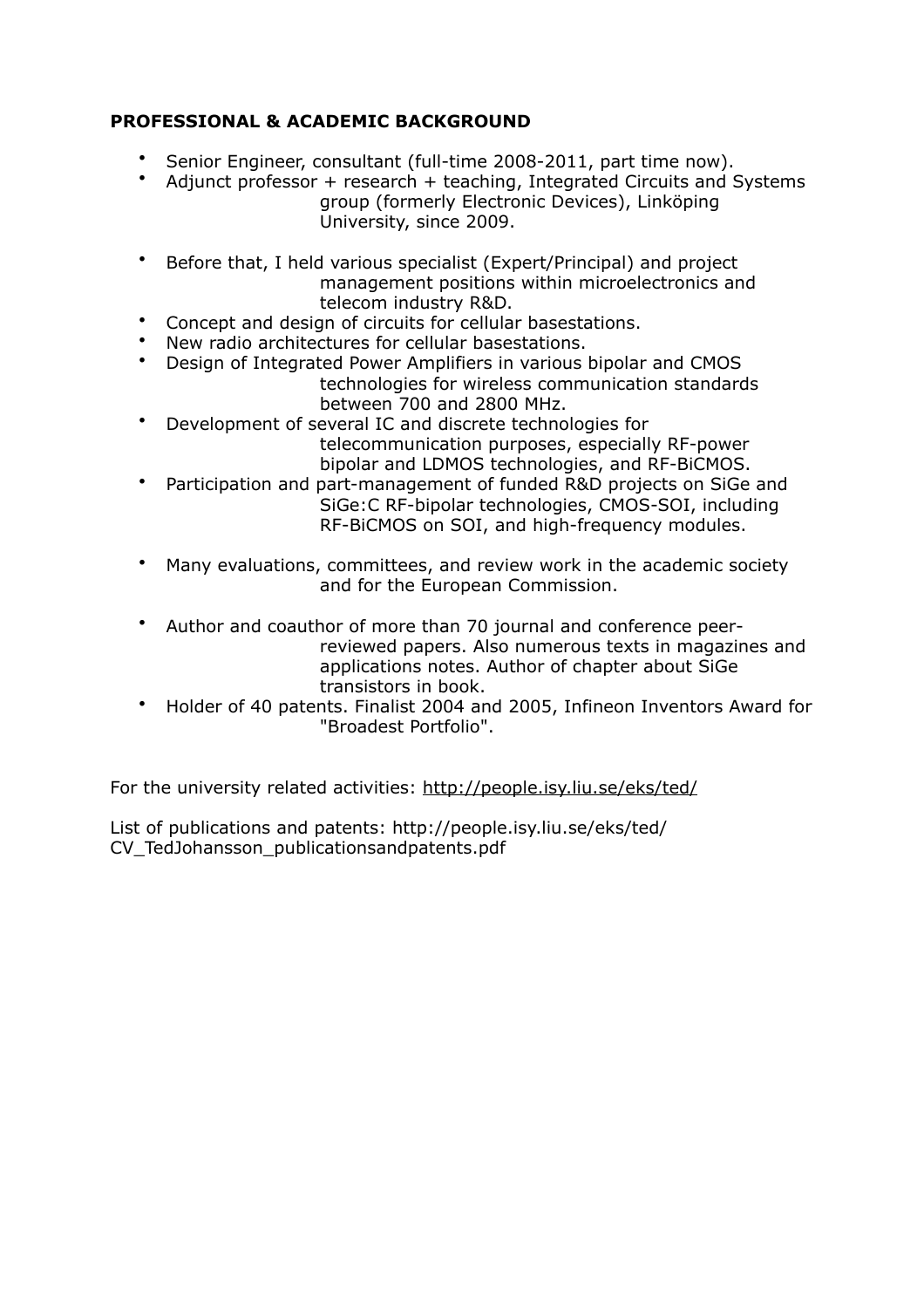## **Professional experience**

- 2016-2018 Work in Vinnova-funded project (partners: Catena Wireless Electronics AB, Sweden Connectivity AB, Linköping University) regarding a new PA architecture for increased efficiency for WLAN.
- 2015- Teaching (in addition to Adj Prof) at Linköping University - undergraduate course in Radio Electronics (TSEK02), RFIC design (TSEK03), Transceiver Design (TSEK38), VSLI design (TSEK06)
	- graduate courses
- 2011-2012 Work in Vinnova-funded project (partners: Uppsala University, Nanoradio, Samsung AB, ComHeat AB) regarding use of EDMOS device in 65 nm foundry CMOS. Design of test structures, PA demonstrators for WLAN and cellular, PA measurements, modeling.

#### 2009- **Owner, consulting company "dBm RF Research AB"** (www.dbmrf.se)

- 2009- **Linköping University**, Sweden, Department of Electrical Engineering, Division of Integrated Circuits and Systems (formerly Electronic Devices). Adjunct Professor (20%): Integrated Power Amplifier Design, LNA, low-power radio design, future integrated radio architectures.
- 2008-2011 **Huawei Technologies Sweden AB,** Senior research engineer (consultant), RF-ASIC and IRF Radio groups.
	- Concept and design of integrated power amplifier for various telecom applications in basestations and terminals for 3G and 4G applications.
	- R&D on Low-Noise Amplifiers for basestations in silicon technologies.
	- R&D on RF radio architecture for future integrated basestation circuits.
	- RF and IF component technologies for basestations, also including filters and RF-MEMS.
	- Long-term strategy work in the fields above, including university cooperation work.
- 2005-09 **Owner, consulting company "Ted Johansson Halvledarkonsult"** (enskild firma)
- 2002-07 **Infineon Technologies Nordic AB**  2002-2004: *Principal* position in Fore-Front Innovations and Concept Engineering groups.
	- Technology Strategist, RF-bipolar, RF-BiCMOS and RF-CMOS technology.
	- Reverse Engineering and Process Assessments.
	- Participation and part-management of funded EU project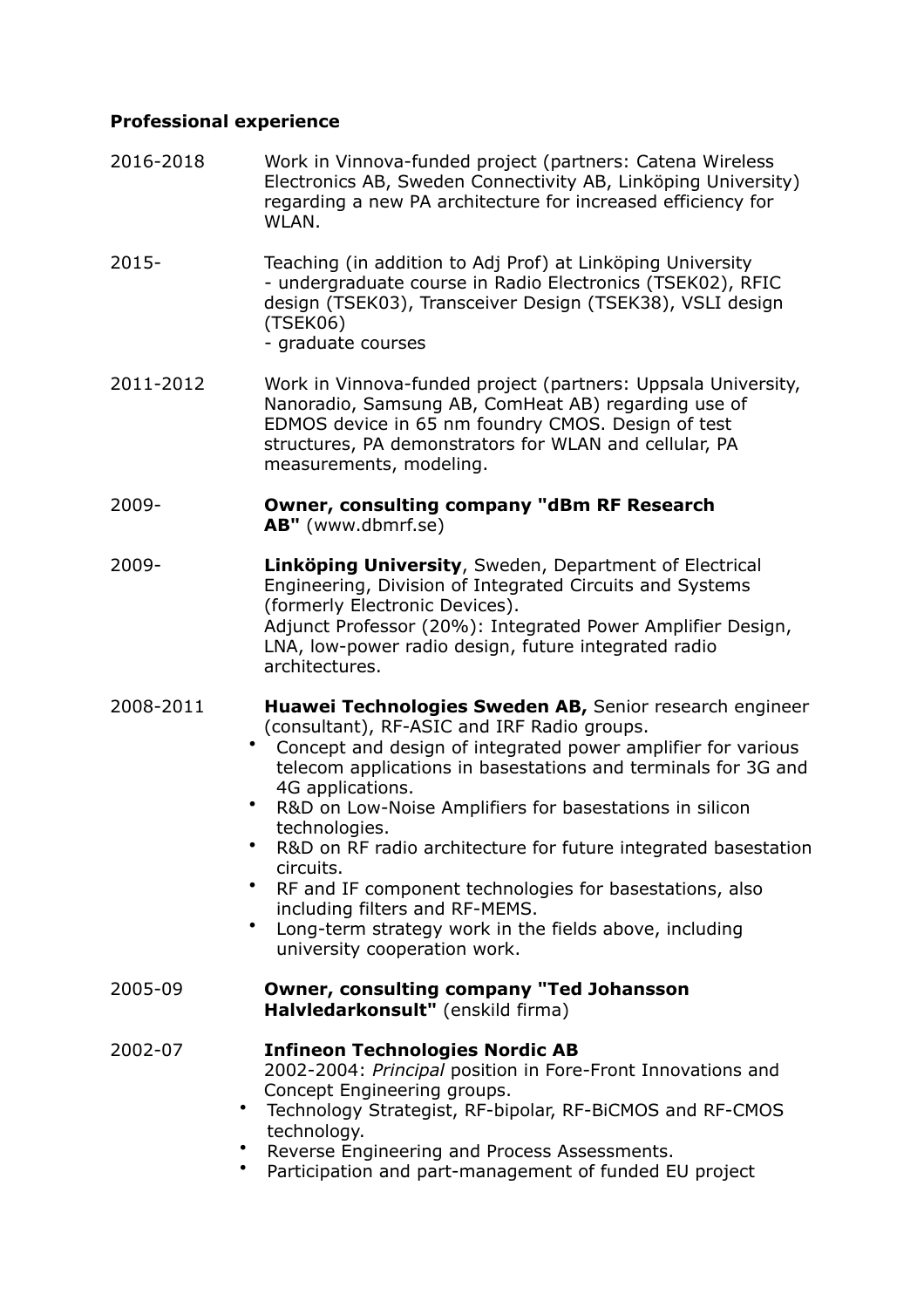CMOS-SOI, including RF-BiCMOS on SOI, RF passives etc.

- Process adaptations of LDMOS-IC and smart-power processes to 0.25 um BiCMOS fabrication line.
- 2005- : *Senior Concept Engineer* 
	- Concept and Design of integrated CMOS power amplifiers for business area Connectivity (cordless/DECT, WLAN, Bluetooth etc.): 0.13 um CMOS amplifier (class AB) for DECT, 65 nm WLAN-PA (class AB), 130 nm switched PA for ISM and DECT (class E).
	- Participation in EU Medea+ funded project HIMISSION, headed by Ericsson AB. PA design with Chalmers Technical University, and CMOS process foundry services for the project.
	- Reverse Engineering, Process Assessments, Cost Engineering.

#### 1999– 2002 **Ericsson Microelectronics AB**

*Expert* position at RF-IC Product Line.

- Development of 0.25 um RF-BiCMOS platform.
- Development of integrated PAs for DECT and GSM.
- Participation in and part-management of funded EU projects on SiGe and SiGe:C RF-bipolar technology

#### 1995 - 1998 **Ericsson Components AB**

Process engineer and project leader for process and product development at RF-Power Product Line.

- Development of bipolar RF-power technologies.
- Participation in and part-management of funded EU projects on SiGe technology for RF-power.

#### 1989 – 1995 **Ericsson Components AB**

Process engineer and project leader for process and product development, Process and Device Technology Group.

- Development of bipolar RF-power technologies for base stations.
- Development of low-voltage MOS RF power transistors for handheld applications.

*(NB. All Ericsson and Infineon employments were at the same location – name, owner, and focus of the company changed.)* 

1985 - 1989 **Swedish Institute of Microwave Technology**/ **Microelectronics**  Research Engineer. Applied research in the areas of silicon MOS processing and devices.

1981-1982 **National Defense Research Institute** ("FOA3", Linköping, now FOI). 12 months internship at a department that studied radiation effects on semiconductors.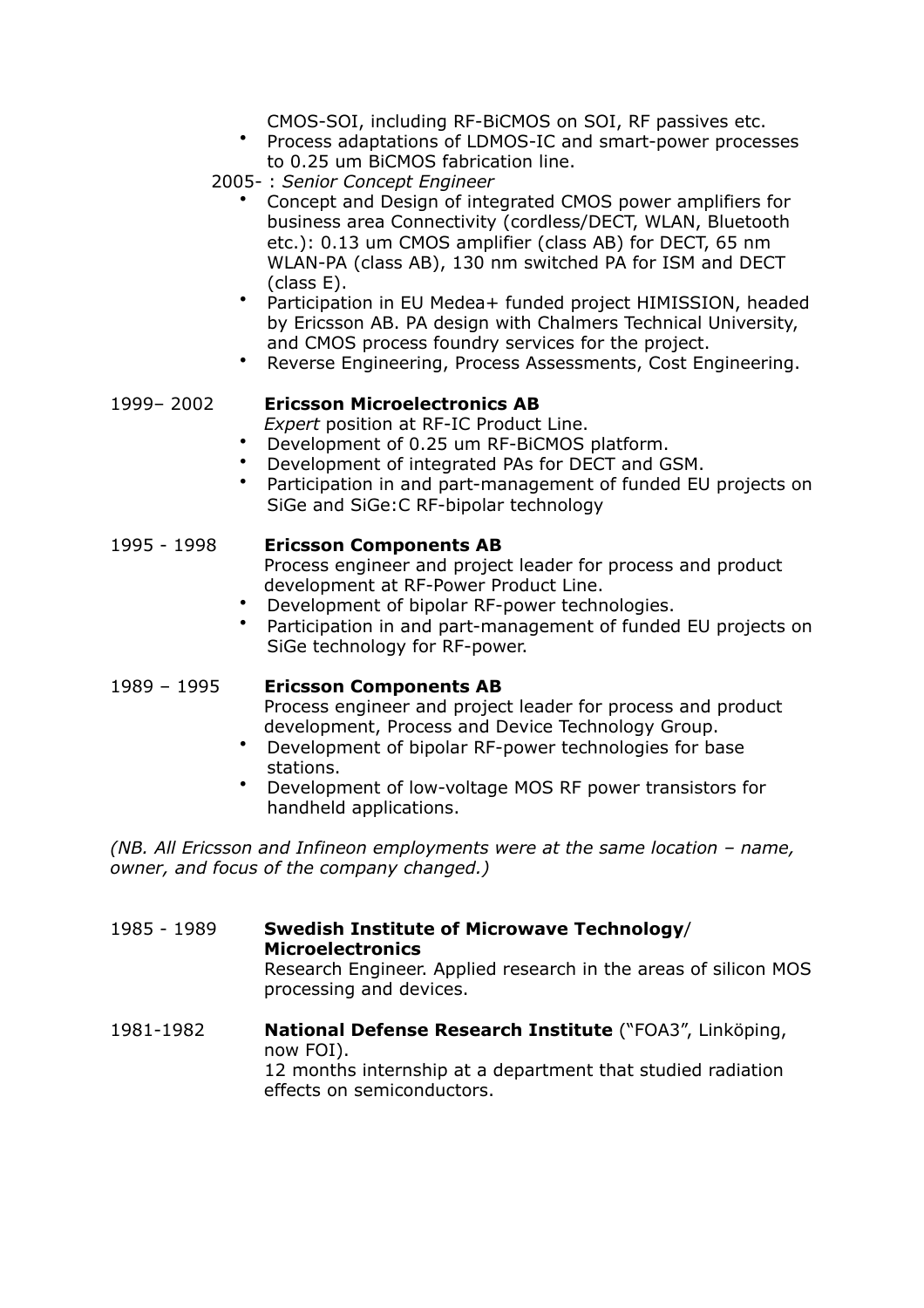## **Degrees**

| 2015 | Docent, University of Linköping, Sweden.                                                                                                                                      |
|------|-------------------------------------------------------------------------------------------------------------------------------------------------------------------------------|
| 1998 | Ph.D., Electronic Devices, Department of Physics and<br>Measurement Technology, University of Linköping, Sweden.                                                              |
| 1993 | Licentiate of Engineering, Electronic Devices, Department of<br>Physics and Measurement Technology, University of Linköping,<br>Sweden.                                       |
| 1985 | Master of Science, Applied Physics and Electric Engineering,<br>University of Linköping, Sweden.<br>(1983-84: part of studies and Master Thesis at RWTH, Aachen,<br>Germany.) |

#### **Supervised and advised doctoral dissertations and other academic theses**

- Ph.D. thesis supervisor at LiU:
	- M. F. U. Haque (with Prof. Dake Liu): co supervisor 2013-2015, main supervisor 2015-2017, dissertation 2017-02-23.
	- M. T. Pasha (with Prof. Mark Vesterbacka), co supervisor 2014-2015, main supervisot 201x-2018, dissertation planned for 2018-11.

## • Ph.D. review committee:

- Juan Cardenas, KTH (1998) Julius Hållstedt, KTH (2007) Liang Rong, KTH (2013) Mustafa Özen, CTH (2014) Klas Eriksson, CTH (2015) Yu Yan, CTH (2015) Maryam Olyaei, KTH (2015) Tobias Tired, LTH (2016) Sebastian Gustafsson, CTH (2018)
- Ph.D. thesis international expert reviewer: Arshad, NED University of Engineering & Technology, Pakistan, 2017.
- Supported and co-mentored several Ph.D. students, resulting in common publications, at KTH, LiU, UU, CTH, HiG (all Sweden), and CIS, Stanford University (USA).
- Supervisor and/or examiner of at least 25 Master Thesis students connected to LiU, KTH, UU and HiG.

## **Scientific expert positions**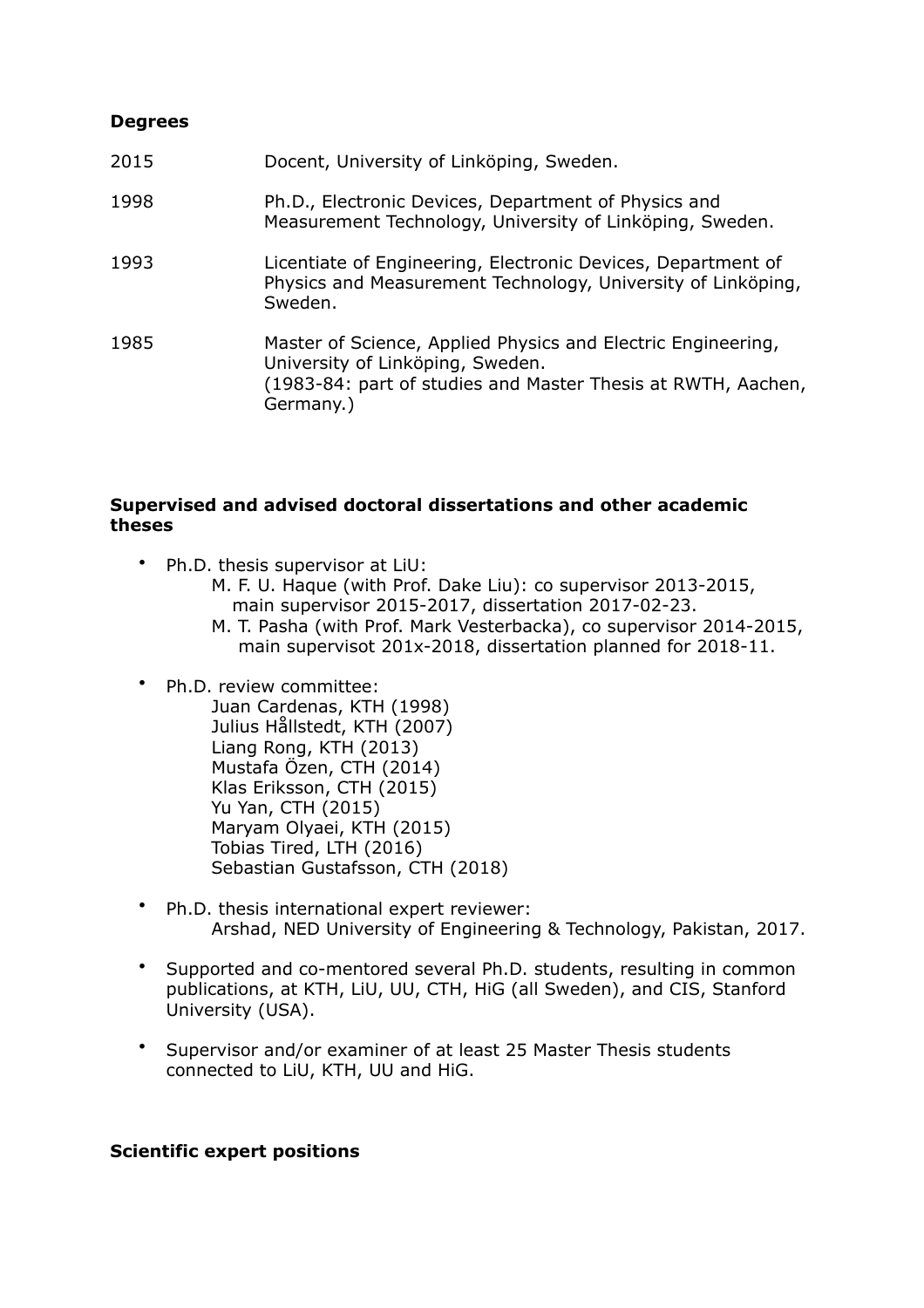- Peer reviewer for Journals:
	- o Analog Integrated Circuits & Signal Processing (ALOG)
	- o IEEE Electron Device Letters (EDL)
	- o IEEE Transactions on Circuits and Systems (TCAS-I)
	- o IEEE Transactions on Circuits and Systems (TCAS-II)
	- o IEEE Transactions on Microwave Theory and Techniques (TMTT)
	- o IEEE Sensors Journal (JSEN)
	- o IET Circuits, Devices and Systems (CDS)
	- o International Journal of Electronics (IJE)
	- o International Journal of Infrared, Millimeter, and Terahertz Waves (IJIM)
	- o Journal of Electronic Testing (JETT)
	- o Microelectronics Reliability (MR)
	- o Recent advances in Electrical and Electronics Engineering
- Peer reviewer for Conferences:
	- o NORCAS 15
- Evaluator, external expert of funding applications, Academy of Finland (2012, two different calls).
- Evaluator, Electric Engineering education in Sweden. Swedish National Agency for Higher Education (Högskoleverket, UK-ämbetet), (2012-2013).
- Evaluator, external expert research programs, Swedish Foundation for Strategic Research (SSF) (2014).
- Evaluator, external expert funding applications, Austrian Science Fund (FWF) (2015).
- Evaluator, external expert, Adjunct Professor, Halmstad University (2015).
- Evaluator, expert, Space 2016, Horizon2020, European Commission (2016).
- Organizing committee for national scientific conference SSoCC (2010-2015).

# **Invited talks**

- IECC 2017 (Karachi, Pakistan), Keynote talk: "The 28 nm CMOS Power Amplifier".
- 2018-02-27, "Power-efficient CMOS power amplifiers"

# **Professional organizations**

- IEEE Member 1990, Senior Member 1996.
	- **EXECUTE:** Member EDS, SSC and MTTS societies.
	- Vice chair Swedish IEEE EDS chapter 2000-2012.
	- Chair Swedish IEEE SSCS/CAS joint chapter 2012-2014, vice

chair 2015-

- Member SER (Svenska Elektro- och Dataingenjörers Riksförening) since 2011, board member 2015-2016.
- Member EuMA (European Microwave Association) since 2014.